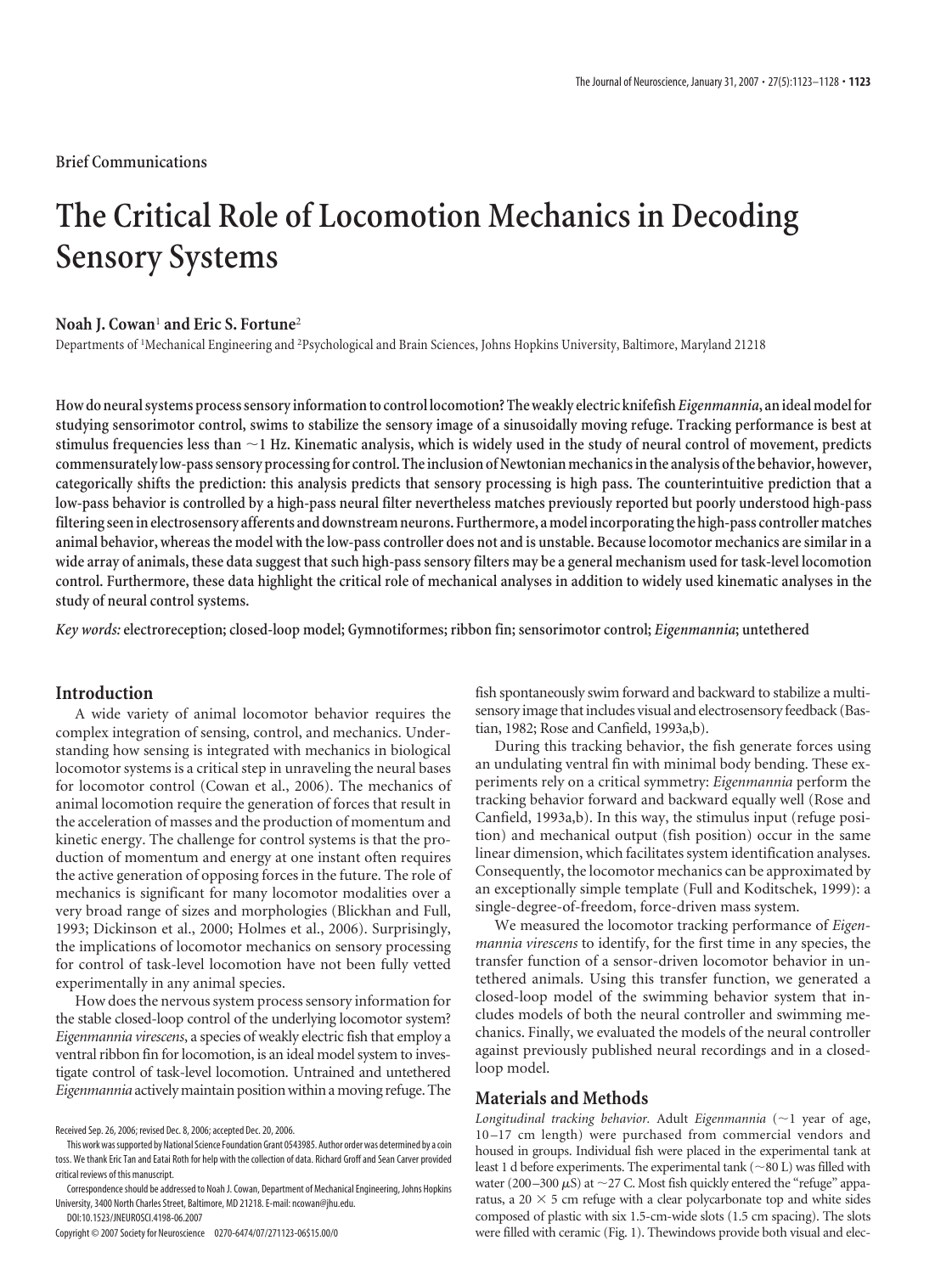trosensory cues: they are gray in color and are, in contrast to the plastic walls, electrically transparent. The bottom of the moving refuge was within 3 mm of the tank bottom.

Experimental trials consisted of moving the refuge sinusoidally at a particular amplitude (range, 0.5–4 cm) and frequency (range, 0.01–2 Hz). In addition, we ran a small number of 0.1-2 Hz chirp signals with amplitudes of 2-4 cm. There was typically 1 min pause between trials, and the order of the trials (different amplitude/ frequency combinations) was randomized. Trials were typically conducted for <1 h/d over a period of  $2$  or  $3$  d.

A video camera (320  $\times$  240 resolution, 30.0 Hz frame rate) was placed above the refuge within the armature used to move the refuge to include an overhead view of length of the refuge. Both the silhouette of the fish and a black transverse line placed below the tank were visible in the video field. Data were collected using a video capture system. Parallax was measured in the system, and the requisite compensation was made before data analysis.

The videos were imported into Matlab (MathWorks, Natick, MA), and the position of the fish and the position of the transverse line on the bottom of the tank were extracted in each frame. For each trial, we extracted the refuge position  $r(t)$ , fish position  $x(t)$ , and tracking error  $e(t) = r(t) - x(t)$  (Fig. 1C). These data were used to compute the gain and phase relationships (Fig.  $1D, E$ ).

Behavioral modeling. We fit linear transfer function models between  $r(t)$  and  $x(t)$  of the following form:

$$
H(s) = \frac{A}{a_n s^n + a_{n-1} s^{n-1} \cdots + a_1 s + 1}
$$
\n(1)

for  $n = 1, 2, 3$ . In the second-order case, the model is rewritten as follows.

$$
H(s) = \frac{A\omega_n^2}{s^2 + 2\zeta\omega_n s + \omega_n^2},\qquad(2)
$$

where  $\zeta$  is the damping coefficient,  $\omega_n$  is the undamped natural frequency, and  $A$  is the DC (zero frequency) gain.

Using the nlinfit command in Matlab, we fit the parameters A,  $a_1$ ,  $a_2$ , and  $a_3$  using Gauss-Newton nonlinear least-squares optimization to minimize the error between the modelpredicted and observed gain and phase at each frequency for the lowest amplitude trial for each fish. The gain was scaled by a factor of 100,

and the phase was measured in degrees so that they would have nearly equal weight over the range of magnitudes and phases observed.

The smooth-pursuit open-loop models of locomotion we used were a first-order kinematic and second-order mechanical model. The kinematic model simply states that the fish velocity is controlled directly by a locomotion "subsystem," namely  $\dot{x} = u$ , where *u* is the locomotor control input. This hypothesis states that the transfer function from control input  $u(t)$  to fish position  $x(t)$  is given by the following:

$$
G(s) = \frac{1}{s}
$$
 Kinematic hypothesis. (3)



Figure 1. Identifying the whole-animal transfer function for longitudinal tracking behavior in *Eigenmannia. A*, The fish (brown) maintains its position within a rectangular tube. This refuge has a clear polycarbonate top and white plastic sides with ceramicfilled windows (qray). B, Schematic view of the video data captured using a camera positioned above the fish. Three values are the position of the fish  $[x(t),$  purple lines], the position of the refuge  $[r(t),$  green lines], and the relative difference between the fish and the refuge [e(t), dashed blue line]. C, Tracking data from a fish (stimulus amplitude, 0.5 cm). The height of each trace is scaled identically; the width of each trace is scaled to show two stimulus cycles (bottom; green) at three rates of motion (labeled). The amplitude of fish movements,  $x(t)$ , decreased with increasing stimulus frequency with increasing phase lag.  $D$ , Bode amplitude.  $E$ , Bode phase plots for stimulus rates from 0.1–1.3 Hz. Error bars indicate the SD ( $N = 4$  fish). The dashed curve indicates the first-order model (rejected), and the gold region indicates 95% confidence intervals for this model. The solid curve indicates the second-order model, and the blue region indicates 95% confidence intervals for this model.

Our mechanical model states that the fish acceleration is controlled directly according to Newton's second law, namely  $M\ddot{x} = u + f_{\text{drag}}$ , where  $f_{\text{drag}}$  represents drag forces. A quasi-static model of drag predicts a drag force given by the following:

$$
|f_{\text{drag}}| = \frac{1}{2} \rho A |\nu|^2 C_D(R_e), \qquad (4)
$$

where  $\rho$  is the density of water,  $A$  is a characteristic area (in this case, the surface area of the fish), and  $C_D$  is the Reynolds-number-dependent drag coefficient (Fox et al., 2004). The characteristic length, L, is taken as the rostral-caudal length of the fish, and the Reynold's number is given by  $R_e = L \nu/\xi$ , where  $\xi$  is the kinematic viscosity of water. It follows from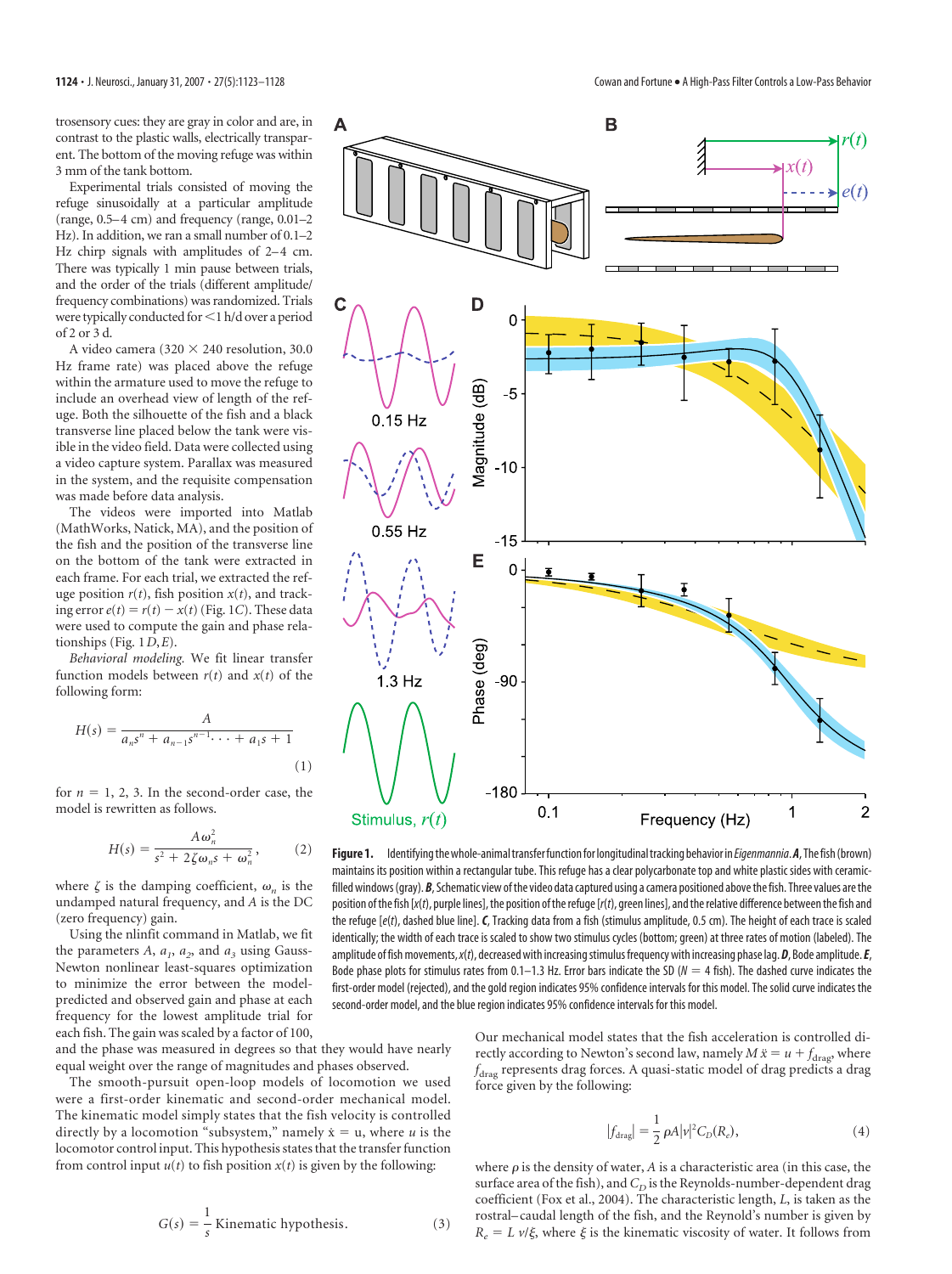

**Figure 2.** Closed-loop model of tracking behavior. *A*, Block diagram of the closed-loop control system including a model of locomotor dynamics and a neural multisensory controller,  $C(s)$ . The locomotor dynamics can be modeled either using kinematics alone, 1/s (green), or using a model that includes mechanics,  $1/Ms^2$  (purple). **B**, Models of the  $C(s)$  filter; magnitude (in decibels) against frequency (in hertz). Kinematic locomotor plant predicts that  $C(s)$  is a low-pass filter (dotted green line); mechanical locomotor plant predicts that  $C(s)$  is a high-pass filter (dashed purple line). Tuning curves (blue lines; vector strength in decibels plotted against frequency) from ELL pyramidal neurons obtained under local (squares) and global (triangles) stimulus geometries (data from Chacron et al., 2003) match the high-pass filter prediction. All curves and data points are normalized to 0 dB.

quasi-static fluid mechanical theory that for these knifefish, the drag results from laminar flow over a flat plate, namely  $C_D \sim (R_e)^{0.5}$  (Fox et al., 2004), and Blake (1983) experimentally confirmed that the drag coefficient for knifefish of similar sizes was consistent with this model. Under these conditions, the quasi-static drag is approximately the following:

$$
f_{\rm drag} \approx -C\nu |\nu|^{1/2},\tag{5}
$$

where *C* will differ slightly for each animal. The linearization of the drag force is zero. Moreover, for the fish sizes (mean length,  $12.5$  cm;  $SD = 2.4$ cm), and refuge motions(0.5 cm amplitude, 0.01–2.0 Hz) used for model fitting, one can bound the drag forces; drag forces are approximately one-tenth of acceleration forces. Therefore, we neglect the drag forces, as in Colgate and Lynch (2004). Thus, the mechanical system hypothesis is given by the transfer function, from control input  $u(t)$  to fish position  $x(t)$ , namely the following:

$$
G(s) = \frac{1}{Ms^2}
$$
 Mechanical hypothesis. (6)

*Determining the sensorimotor transfer function.* Assume the sensory system (vision and electrolocation) measures fish positional error, *e*(*t*), relative to the environment, e.g., by integrating relative changes over large regions of the visual and electrosensory receptor arrays, as flies may do for optic flow (Humbert et al., 2005). Our goal is to determine the sensorimotor transformation, *C*(*s*), shown in the feedback control diagram in Figure 2*A*. Given *G*(*s*) and the (a priori unknown) sensorimotor transformation  $C(s)$ , the closed-loop transfer function  $H(s)$  is as follows:

$$
H(s) = A \frac{C(s)G(s)}{1 + C(s)G(s)}.
$$
 (7)

The coefficient *A* arises because mechanosensory lateral line, vestibular and other sensorimotor pathways not directly stimulated by the motion of the shuttle may attenuate  $(A < 1)$  the closed-loop response to shuttle

motion. For the tracking behavior, we fit *H*(*s*) experimentally and compute *C*(*s*) from Equation 7 under differing assumptions about *G*(*s*) (see Eq. 3, 6).

# **Results**

# **Tracking behavior**

Tracking performance was measured for  $N = 7$  fish, body length 12.5 cm (mean,  $SD = 2.4$  cm), over a range of biologically salient frequencies (up to 2 Hz) and amplitudes (up to 4 cm, approximately one-third of body length). For each trial, the input refuge position  $r(t)$ , output fish position  $x(t)$ , and tracking error  $e(t)$  =  $r(t) - x(t)$  were measured (Fig. 1*C*), and the resulting gain and phase relationships were computed (Fig. 1*D*,*E*). For all fish, the tracking phase lag typically exceeded 90° for stimulus frequencies )1 Hz and always exceeded 90° at the highest frequency tested, 2 Hz. These phase lags can potentially be explained by secondorder but not first-order linear dynamics.

Unlike the tracking phase, the relative tracking magnitude varied systematically with increasing stimulus amplitude. The relative tracking magnitude for stimulus frequencies  $>0.5$  Hz was increasingly attenuated at stimulus amplitudes  $>1.0$  cm. That is, the nonlinear attenuation was only apparent for stimuli that were both high frequency  $(>0.5$  Hz) and high amplitude  $(>1.0 \text{ cm})$ . This decrease of 3.7 dB cm<sup>-1</sup> (mean, SD = 1.8; *N* = 7), averaged over all frequencies  $> 0.5$  Hz, was significant ( $p <$ 0.002, one-tailed *t* test). This sort of amplitude-dependent saturation has also been observed in smooth-pursuit eye movements (Buizza and Schmid, 1986). We simulated the dynamics and included drag forces consistent with Blake's (1983) observations (see Materials and Methods) and determined that drag forces might contribute slightly to the nonlinearity but cannot fully explain it.

For  $N = 4$  fish, we ran the lowest amplitude experiments, 0.5 cm, in which we suspected the saturation nonlinearity would be negligible. Indeed, a linear model fits well (Fig. 1*D*,*E*). For these data, second-order models fit significantly better than first-order models for each fish ( $N = 4$ ,  $p < 0.05$ ,  $t$  test on highest-order coefficient); when all of the trials from all fish are pooled together and fit to a single model, the first-order model is strongly rejected  $(p < 0.001)$ . Furthermore, using the same criterion, a thirdorder model does not significantly improve the fit over the second-order model ( $N = 4$ ,  $p > 0.05$ ), even when all of the data from these four fish are pooled together. The fish exhibit a closedloop bandwidth of  $f_n = 1.049$  Hz (mean, SD = 0.16;  $N = 4$ ), where  $f_n = \omega_n/(2\pi)$  (see Materials and Methods). The DC gain is  $A = 0.73$  (mean, SD = 0.09;  $N = 4$ ), and the damping coefficient is  $\zeta = 0.56$  (mean, SD = 0.05;  $N = 4$ ). Figure 1, *D* and *E*, shows the first- and second-order models and their confidence intervals with all four fish pooled together.

#### **Neural control models**

How does the nervous system of *Eigenmannia* transform sensory information into motor commands to achieve the observed second-order locomotor performance? We derived a model for the sensory transformation within a closed-loop system (Fig. 2*A*). This closed-loop system includes both sensory dynamics and locomotor dynamics. Determining the sensory dynamics requires a model for the locomotor dynamics (see Materials and Methods).

We tested the three lowest-order models for  $G(s)$ . These models of locomotor dynamics include a zeroth-order saccadic model and two higher-order smooth-pursuit models: a first-order kinematic model and a second-order Newtonian model. A zeroth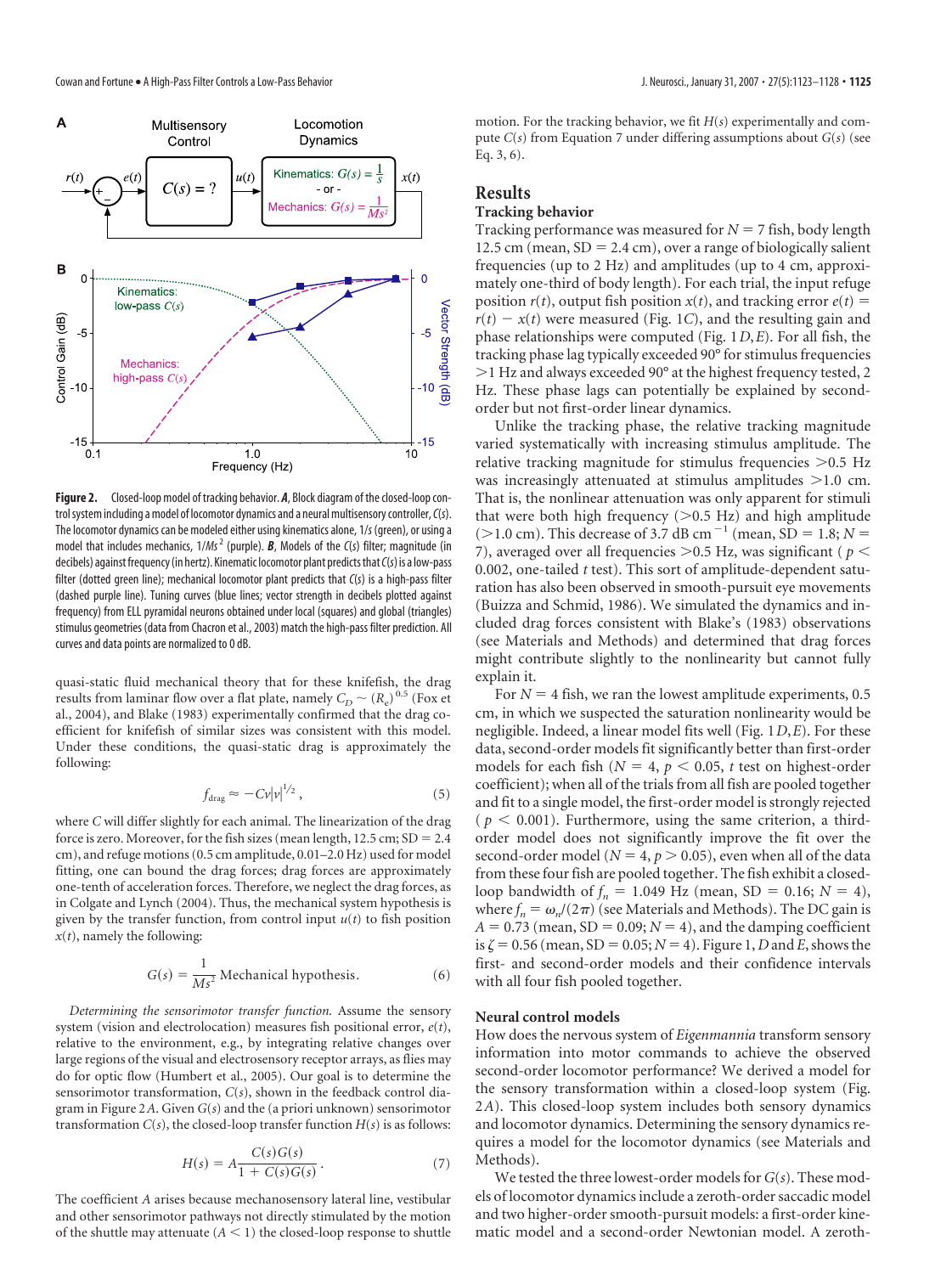order saccadic model describes jumps in position in response to sensory stimuli (Gilbert, 1997; Tammero and Dickinson, 2002; Tammero et al., 2004). This model was rejected for the *Eigenmannia* tracking behavior by inspection of the data: the animals clearly engage in smooth pursuit, not saccadic jumps.

A first-order kinematic model describes smooth motion in which the motor system generates velocities. This model of locomotor dynamics, when in closed loop (Fig. 2*A*), requires that the neural controller generate a velocity command to the motor plant. The power of these kinematic approaches, which are commonly used in the description of sensory-mediated locomotion (Collett et al., 1998; Srinivasan et al., 2000; Barron and Srinivasan, 2006; Ghose and Moss, 2006), is that they reduce task-level control of locomotion to simple kinematic movement, enabling one to find direct correlations between salient sensor readings and animal motion.

Here, the kinematic model of fish locomotion is a simple transfer function of the form  $G(s) = 1/s$  (see Materials and Methods) that relates the velocity command to fish position. Using the kinematic model, and given the fact that the closed-loop dynamics were found experimentally to be a damped harmonic oscillator, the algebraic solution (see Materials and Methods) for the neural controller *C*(*s*) is a first-order low-pass filter (Fig. 2*B*) of the following form:

$$
C(s) = \frac{K}{s+p}.
$$
 (8)

The cutoff frequency is  $p/(2\pi) = 1.17$  Hz (mean, SD = 0.26;  $N = 4$ ).

A second-order model that includes mechanics describes smooth motion in which the motor system generates forces. In this model, forces produce motion according to Newton's second law. This Newtonian model requires that the neural controller generate a force command to the motor plant. For *Eigenmannia*, the second-order locomotion model incorporates the mechanical properties, namely inertia, of the fish. The fish must accelerate itself through a fluid, and thus, from Newton's second law, we have a mechanical plant with transfer function of the form  $G(s)$  = 1/( $Ms^2$ ) (see Materials and Methods). The mass *M* includes the fish mass plus the added mass of the surrounding fluid (Colgate and Lynch, 2004).

Using the mechanics-based model and given that the closedloop dynamics were found to be a damped harmonic oscillator, the algebraic solution (see Materials and Methods) for the neural controller *C*(*s*) is a first-order high-pass filter (Fig. 2*B*) of the following form:

$$
C(s) = \frac{Ks}{s+p}.
$$
 (9)

This filter levels off above the cutoff frequency, which again is  $p/(2\pi) = 1.17$  Hz (mean, SD = 0.26; *N* = 4).

## **Evaluation of the kinematic and mechanical models**

The high-pass filter predicted by the mechanical model is categorically different from the low-pass filter predicted by the kinematic model. We evaluated these distinct neural control predictions in two ways. First, we looked for neural correlates of both control models in the electrosensory system. A neural correlate of the high-pass filtering regime occurs in p-type tuberous electrosensory afferents in Gymnotiform fishes and in pyramidal cells in the electrosensory lateral line lobe (ELL). Electrosensory



**Figure 3.** Stability and performance of the low-pass and high-pass controllers. Plots of the position of the fish over time are shown. The blue curve indicates the response of a fish to the novel increasing frequency stimulus: a frequency chirp. The dotted green curve indicates the unstable performance of the closed-loop model with a low-pass controller. The dashed purple curve demonstrates that the performance of the closed-loop model with a high-pass controller is similar to actual fish performance. Calibration: 1 s, 1 cm.

responses in both of these systems exhibit high-pass filtering at frequencies  $<$ 10 Hz (Bastian, 1986; Shumway, 1989). These responses, which occur in both local and global stimulation regimes (Chacron et al., 2003), appear to closely match the highpass prediction from the mechanics-based double-integrator model (Fig. 2*B*). The majority of electrosensory midbrain (torus semicircularis) neurons exhibit bandpass responses in the range of 1–30 Hz, which is also consistent with the high-pass controller prediction  $C(s)$ ,  $\leq 10$  Hz (Rose and Fortune, 1999).

Second, we evaluated the stability and performance of the two controllers in a closed-loop simulation of fish swimming. This closed-loop simulation included a second-order Newtonian model of locomotor dynamics (Colgate and Lynch, 2004) (Fig. 3). The low-pass controller, when placed in closed loop with the Newtonian mechanical system, predicts poor tracking performance and is in fact unstable (some system poles are in the open right-half plane, which implies that the tracking error grows exponentially with time). In contrast, the high-pass controller, when placed in closed loop with the Newtonian mechanical system, is not only stable, but also closely matches the performance of the fish to a novel chirp stimulus (Fig. 3). That the stimulus response characteristics of the high-pass controller to a novel stimulus matches model predictions strongly supports the highpass neural controller hypothesis.

Why is the failure of the low-pass controller in the Newtonian closed-loop model important? Indeed, if one places this low-pass controller in a closed-loop model that neglects Newtonian mechanics, namely using a kinematic locomotion model, it exactly matches the performance of the high-pass controller in a closedloop model that includes Newtonian mechanics shown in Figure 3. That is, the low-pass controller works well within a model that violates a fundamental physical reality, that the fish has mass. Critically, based on first principles, we know that the animal locomotor system must obey second-order Newtonian mechanics, and therefore a kinematic model alone of animal movement is insufficient. In this way, our result elucidates an important danger in the analysis of sensor-driven locomotor behavior: assum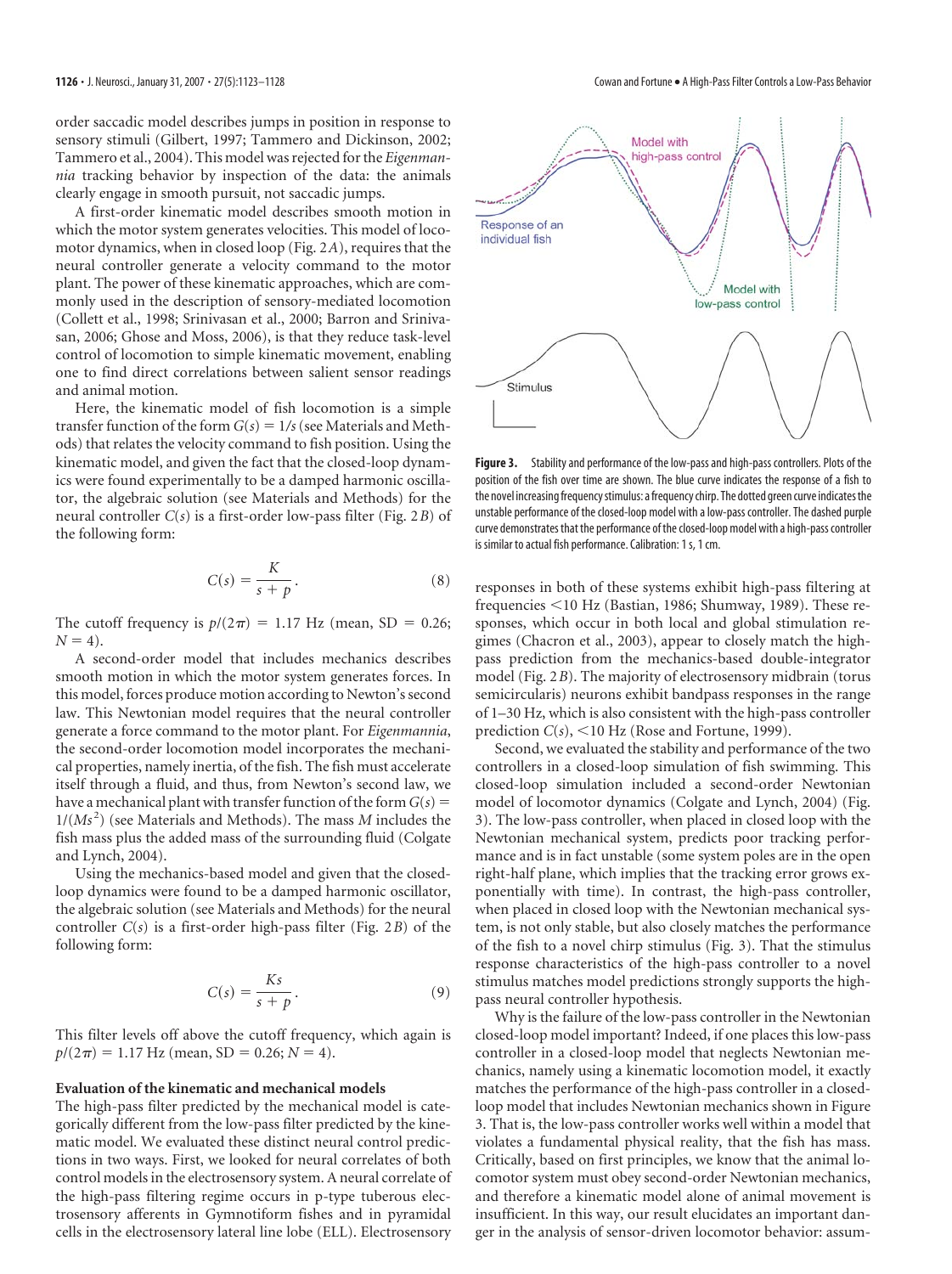ing a kinematics-based model in the context of nontrivial mechanics can lead to categorically incorrect predictions of sensory processing.

## **Discussion**

We examined the processing features of a neural controller for locomotion using a combination of behavioral measurements and models. In an ideally suited behavioral model, *Eigenmannia* follow the longitudinal movement of a refuge by swimming back and forth to maintain position within the refuge. By measuring the performance of fish to a range of frequencies and amplitudes of sinusoidal stimuli, we found that performance is best at the lowest frequencies and has a bandwidth of  $\sim$ 1 Hz. Phase lags were always  $>90^\circ$  at the highest stimulus frequencies.

A model of the neural controller for this behavior that relies on kinematics alone predicts that the nervous system must implement a low-pass filter for stable control, whereas the model that includes mechanics predicts a high-pass filter. The high-pass filter matches the filtering properties of neurons in electrosensory systems and also leads to stable control in a closed-loop model of the behavior. Furthermore, the low-pass filter is unstable in a closed-loop model incorporating Newtonian mechanics.

#### **Kinematic and mechanical analyses of behavior**

Notwithstanding the critical role of mechanics highlighted by the results, kinematic analyses remain an important first step in the decoding of sensory systems. Kinematic analyses reveal salient features in the environment for the control of locomotion. An important feature in tracking behavior of *Eigenmannia* is that the steady-state kinematics are trivial: the fish maintains its position relative to a moving refuge. Indeed, it is this feature that makes tracking in *Eigenmannia* an ideal system for studying the controller dynamics.

In many systems, however, the sensory goal itself is unknown and must be discovered through kinematic analyses (Srinivasan et al., 1996; Okada and Toh, 2000; Srinivasan et al., 2000; Ghose and Moss, 2006). These analyses can be extended to make predictions about neural control systems using the same approach described above. Our data strongly suggest, however, that the use of kinematics alone is insufficient for the analysis of neural control of behavior. In addition to kinematic data, two additional ingredients are necessary to achieve accurate models for neural control: a set of sensorimotor perturbations (Bohm, 1995; Srinivasan et al., 1996) and a template model of the locomotor mechanics (Full and Koditschek, 1999).

#### **Implications for sensory processing**

In weakly electric fish such as *Eigenmannia*, locomotion simultaneously activates visual, electrosensory, and mechanical sensory systems. A previous report suggests that fish rely on both visual and electrosensory information, but not mechanosensory information, for refuge tracking (Rose and Canfield, 1993a). For this report, we focus on electrosensory processing because, unlike vision, the electrosensory feedback signal is directly linked to body motion and not confounded by ocular movements. Furthermore, there is a large body of quantitative analyses of neural processing in the electrosensory system of these fish (Rose and Fortune, 1999; Fortune, 2006), which we used to evaluate the control model *C*(*s*).

Recent work in electroreception has identified two spatiotemporal domains of sensory signals that match two distinct behaviors, prey capture and social signaling (MacIver et al., 2001; Chacron et al., 2003; Fortune et al., 2006). Prey capture involves a localized stimulus on the sensory array, whereas social signaling generates synchronous activation of the entire sensory array. These signals are thus described as "local" and "global," respectively. A neural correlate of these two behavioral domains (local prey capture and global social communication) occurs in the dynamic receptive field properties of ELL neurons: centered at  $\sim$ 10 Hz, local stimuli elicit low-pass responses, whereas global stimuli elicit high-pass responses (Chacron et al., 2003).

In tracking behavior, fish minimize local and global electroreceptive flow, which in turn minimizes the activation of the electrosensory system. Not surprisingly, therefore, for the range of stimulus frequencies  $(< 2 Hz)$  involved in tracking behavior, the receptive field properties appear to agree with the high-pass controller model for both local and global stimuli (Fig. 2*B*). In contrast, prey capture requires localized flow across the receptor array, which results in strong local activation of receptors at  $\sim$  10 Hz (MacIver et al., 2001). These two locomotor tasks, therefore, have starkly different sensory goals and spatiotemporal filtering requirements. This suggests that there are actually three distinct behaviors that define three distinct spatiotemporal sensory regimes: social communication (global,  $>$ 10 Hz), prey capture (local,  $\sim$  10 Hz), and locomotor tracking (local and global,  $\leq$  10 Hz).

Tracking is a form of image stabilization; image stabilization via motor compensation is ubiquitous across animal taxa. Refuge tracking in weakly electric knifefish is ideally suited to investigate sensorimotor control via image stabilization because (1) the locomotor system is bidirectionally symmetric for this behavior, and (2) fish position is directly linked to the electrosensory image. These simplifications in mechanics and sensing result from the unique form of propulsion, a ventral undulatory ribbon fin, used by these fish, and by the features of electrosensation (Fortune, 2006). Nevertheless, these data may be broadly relevant because many studies have shown that the mechanics of locomotion are similar across a wide range of animal morphologies, sizes, and locomotor mechanisms (Blickhan and Full, 1993; Dickinson et al., 2000; Holmes et al., 2006). Within this context, therefore, these data may suggest that similar sensory filtering (high-pass filtering in the low-frequency locomotor regime) is used for locomotor control in many other animal species. That the key temporal processing features of the underlying neural control of locomotion first appear at the level of sensory afferents and their targets in the CNS is not surprising: most animal locomotion generates widespread activation of sensory systems.

#### **References**

- Barron A, Srinivasan M (2006) Visual regulation of ground speed and headwind compensation in freely flying honey bees (*Apis mellifera L.*). J Exp Biol 209:978–984.
- Bastian J (1982) Vision and electroreception: integration of sensory information in the optic tectum of the weakly electric fish *Apteronotus albifrons.* J Comp Physiol A Neuroethol Sens Neural Behav Physiol 147:287–297.
- Bastian J (1986) Electrolocation: behavior, anatomy, and physiology. In: Electroreception (Bullock TH, Heiligenberg W, eds), pp 577–612. New York: Wiley.
- Blake RW (1983) Swimming in the electric eels and knifefishes. Can J Zool 61:1432–1441.
- Blickhan R, Full RJ (1993) Similarity in multilegged locomotion: bouncing like a monopode. J Comp Physiol A Neuroethol Sens Neural Behav Physiol 173:509–517.
- Bohm H (1995) Dynamic properties of orientation to turbulent air current by walking carrion beetles. J Exp Biol 198:1995–2005.
- Buizza A, Schmid R (1986) Velocity characteristics of smooth pursuit eye movements to different patterns of target motion. Exp Brain Res 63:395–401.
- Chacron MJ, Doiron B, Maler L, Longtin A, Bastian J (2003) Non-classical